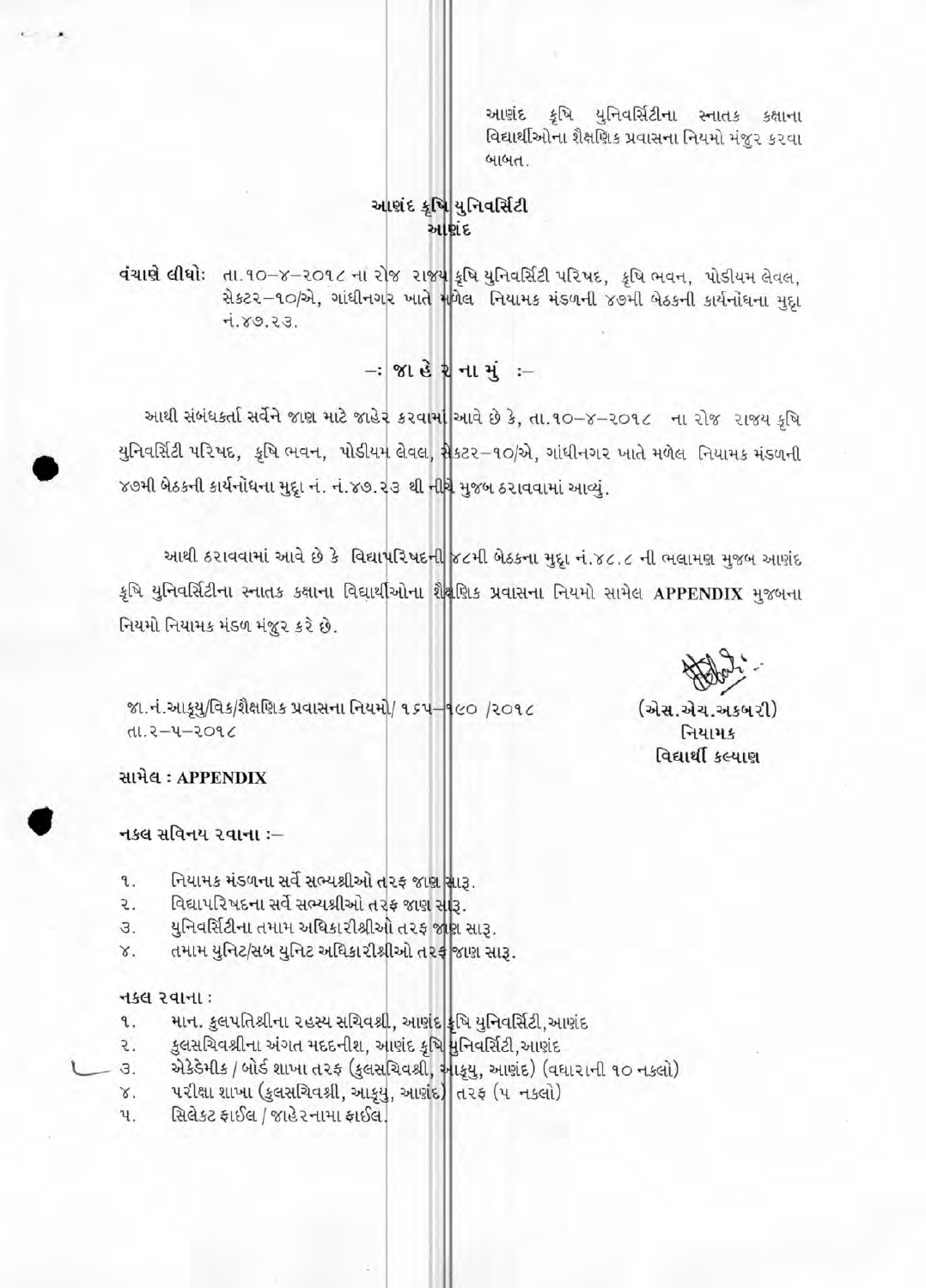### Appendix

## Rules regarding study tour for Under-graduate students of the Anand Agricultural University, Anand.

- 1. (i) The rules shall be called "Students Study Tour Rules of under-graduate students."
	- (ii) They shall come into force with effect from the date of resolution.
- 2. For the purpose of these rules.
	- (a) Students shall mean only bonafide students who are on the rolls of constituent college/institution during the period of study tour and shall not include ex-students and/or drop-outs.
	- (b) "Study Tour" shall be a continuous programme of visiting to National and/ or St ate level education, research and extension institutions/industries/ farms/ organizations and other places concerned with related activities to know their plans and projects activities.
	- (c) "Study Tour" shall be compulsory for under-graduate students.
- 3. (i) The study tour shall be undertaken as a part of their course curriculum.
	- (ii) The duration of study tour shall not exceed 15 days in any case. The duration of study tour shall reckoned from the day of departure from the  $college(s)$  to the day of its arrival at the college.
	- (iii) The study tour shall be undertaken through railway (Special coach) and / or State Transport/Private Luxury bus/University Bus.
- 4. The University shall bear the expenses of rail fare and/or private Luxury and /or State Transport bus fare including other conveyance hired on collective basis for study tour.
- 5. For a batch up to 50 students, there will be two teachers and one peon, with one vehicle, two drivers and one conductor shall accompany the tour subject to a minimum of two out of total teachers, preferably one can be a lady teacher/ lady employee. If lady teacher /lady employee is not available, the other teacher can be allowed to take his wife to accompany during the tour. This will be required for taking care of girl students.